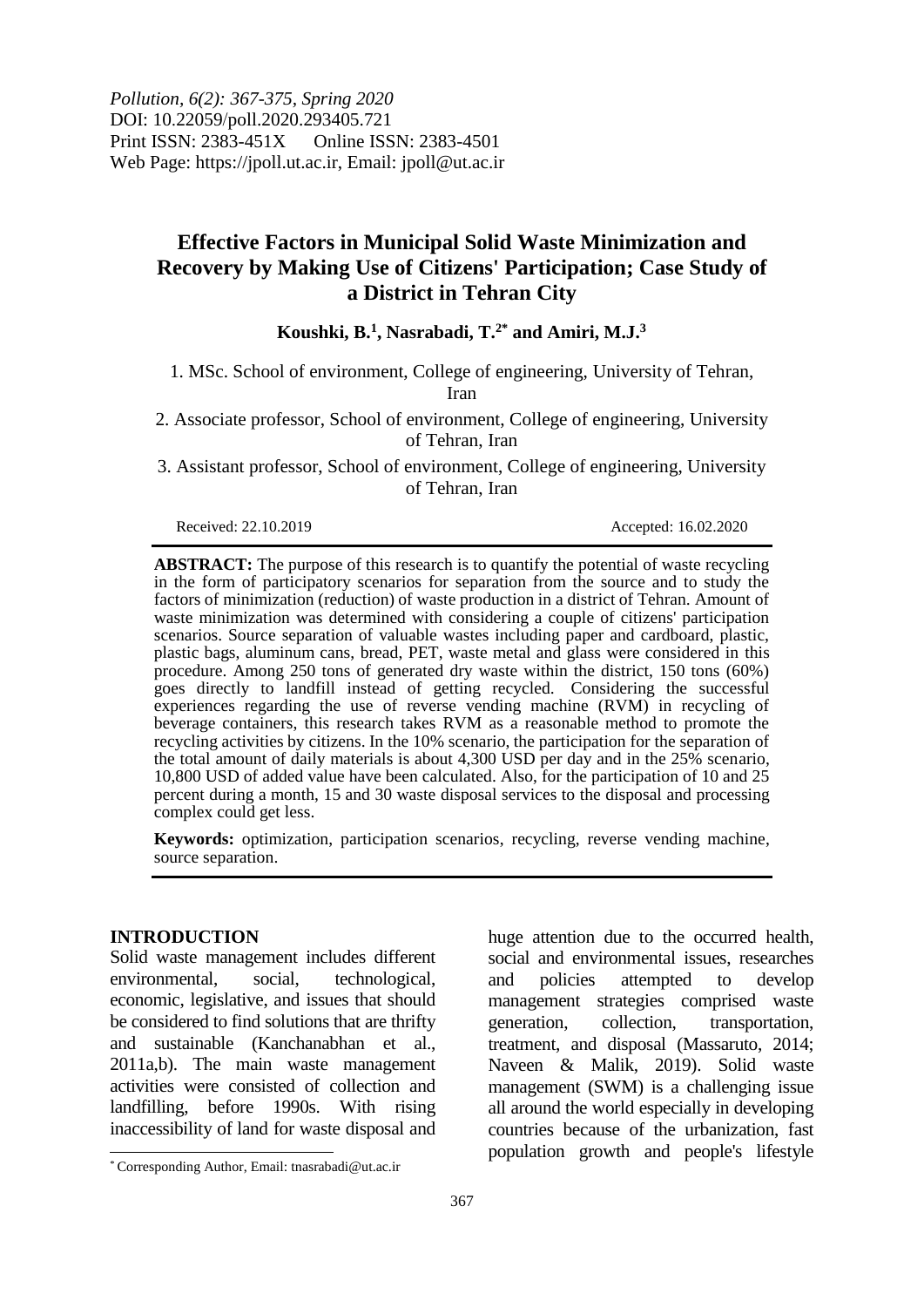changes which increase solid waste generation (Suocheng et al., 2001; Franchetti, 2009; Samadi et al., 2018; Danesh et al., 2019; Sajednia et al., 2019; Mohsenizadeh et al., 2020) and needs advanced methods in waste management (Davoudi, 2000) Certainly, as much as the amount of solid waste production increases, the costs of collection, transfer, processing and landfilling will be significantly increased (Khan et al., 2016). In developing countries, municipalities spend 20–50% of their budget on SWM which only covers less than 50% of the total population (Henry et al., 2006; Memon, 2010).

China is the world's most populous country and passed the US as the world's largest waste generator in 2004 and is estimated to have the fastest and largest increase in solid waste growth in history (Zhang et al., 2016). In Brazil, the generation of municipal solid waste (MSW) has increased in recent decades (Nascimento et al., 2015), as a result of country's economic development and lifestyle evolutions (Ibanez-Fores et al., 2018). In India, solid waste management services are poor mostly because municipal bodies perform these services which has caused many problems in urban environment as well as to the public health in most of the Indian cities and towns (Saikia & Nath, 2015).

The troubles of swift industrial development and population growth with lack of planning in Iran, has made many troubles and challenges based on risen generation of waste and its consequences. Prevalent waste management systems in Iran are not capable of covering sustainable waste management requirements (Jamshidi et al., 2011). Applying technology without knowledge of the waste materials and adaptation to local factors does not have effective outcomes. In Iran and such developing countries the degree of resource consumption, waste generation and moving toward non-sustainability is high. Accordingly, recycling is absolutely

important, but unlike in developed countries, there is no belief in implementation.

Informal waste pickers are such a wicked problem in many developing countries as they collect waste from landfill sites, and garbage bins of residential or commercial areas (UN-Habitat, 2010). Their occupation are mostly unheeded and discouraged by the governments in developing countries (Sembiring & Nitivattananon, 2010). Cities have a strong will to modernize waste management systems, however the right on ownership of waste may cause struggles between informal and formal sectors (Wilson et al., 2009). It is necessary to develop a balanced system to steer clear of such situations. Encouraging citizens to participate in separating waste collection is the basic step to systematic recycling in cities (Matsui et al., 2007).

In Tehran, the population in day time is over 13 million (Fazeli et al., 2018), and an average of seven thousand tons of waste is generated per day (Heravi et al., 2013; Nasrabadi et al., 2008). Municipal solid waste comprised more than 97% of Tehran's solid waste, while 3 other types (construction and demolition, hospital, and industrial waste) and comprised less than 3% (Damghani et al., 2008). Rapid urbanization and population growth caused a high volume of waste generation in Tehran that threatens the health of the city and citizens of the capital by facing the different kind of environmental pollution. There are 60-70% of organic compostable materials and more than 40% moisture in household waste. On the one hand, the incorrect combination of these materials with valuable and recyclable solid waste by citizens, strongly strengthens the need for planning, building of infrastructures, education and legislation of waste management in Tehran. One of the most important solutions as the first priority in urban waste management is the source separation, which is dependent on the comprehensive participation of citizens. The undeniable value of source separation of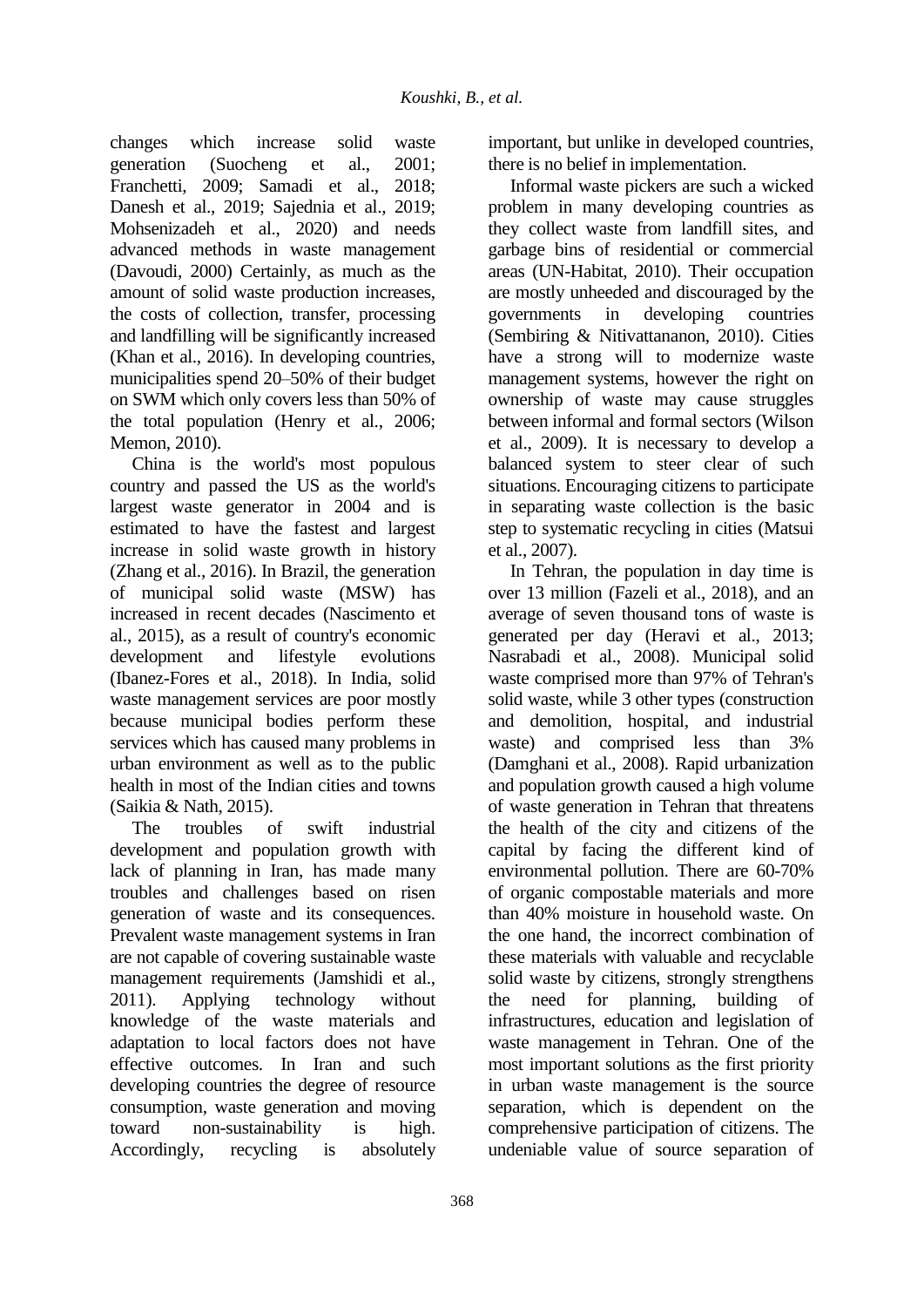solid waste is noteworthy more than before. Moreover, the city of Tehran faces the lack of land for sanitary landfill due to its huge waste generation rate, while not paying attention to the origin of the waste to reduce its volume. A main challenge for researchers when analyzing MSWM systems is data availability and information on MSW statics is hardly approachable in Tehran, mainly due to irregular disposal, informal or disordered collection and insufficient public collection systems. Based on a recent study, waste management systems have multi-disciplinary factors. Thus, they should be examined in different social, economic, and environmental aspects in Tehran (Majlessi et al., 2015).

The purpose of this research is to quantify the potential of municipal solid waste recycling in the form of participatory scenarios for separation from the source and to study the factors of minimization

(reduction) of waste production in district 1 of the municipality of Tehran.

## **MATERIALS AND METHODS**

District 1 in municipality of Tehran has an area of about  $64 \text{ km}^2$  with a population of 488,000. While the massive number of under construction buildings will soon bring the district's population to 500,000. It is located on northernmost part of City and has 10 regions and 27 urban neighborhoods that is undoubtedly one of the most pleasant parts of the city to live in regard to climatic conditions due to locating on the slopes of the southern Alborz Mountains and special structure, has a blend of modern and traditional urbanism and can be called the garden city. The status of district as a tourist hub is remarkable due to Tajrish Bazaar, numerous museums and amenities such ski resorts, mountain climbing, and massive urban parks. Fig. 1 shows the exact location of district on Tehran and Iran map.



**Fig. 1. Location of district one in Tehran province, Tehran city and Iran map**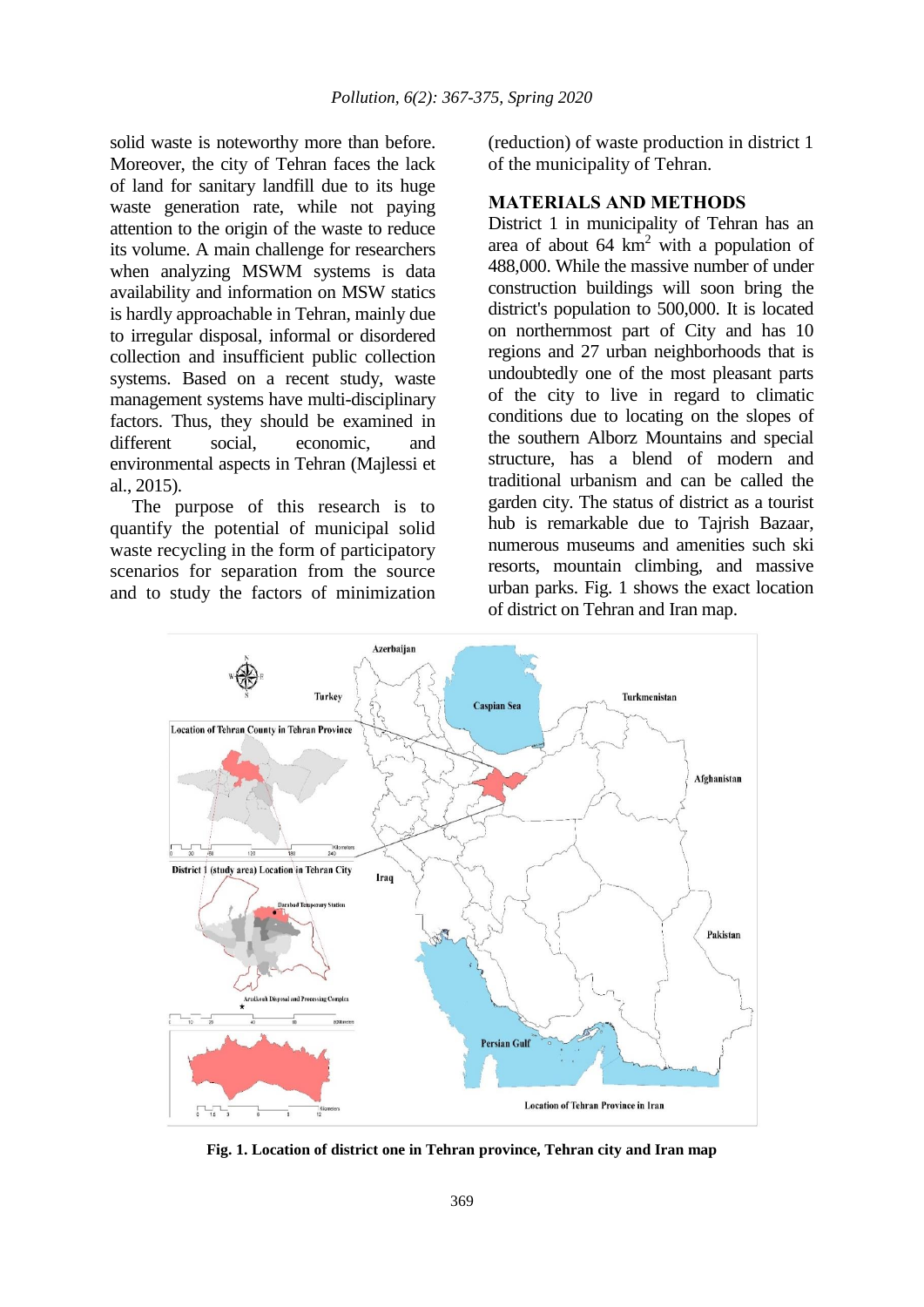Required data, concerning the current status of waste generation in district one, as well as detailed information about waste collection and transport, educational programs on source separation, and waste minimization were provided via Tehran Waste Management Organization (TWMO), municipality of Tehran, and Municipality of District one in winter 2018.

Currently, mixed dry residues weighing approximately 100 tons per day are collected from door fronts by a contractor company with pick-up trucks, and 23 recycling units have been established at the regional level so that residents can deliver their dry wastes in person. This is the maximal level of attention paid to municipal waste source separation in this district and so far no highlighted participation has been observed from the citizens' part.

After visiting TWMO for required quantitative and qualitative statistics and calculations for this study, amount of waste minimization was determined with considering a couple of citizens' participation scenarios (minimum to maximum). Source separation of valuable wastes including paper and cardboard, plastic, plastic bags, aluminum cans, bread, PET, waste metal and glass were considered in this procedure. In the next step, quantitative calculations were made to show the amount of added value obtained with the material from the principle of recycling.

In order to final conclusion, data were summarized, information was separated and tables and figures were prepared from them. Also the data were analyzed based on different scenarios for solid waste. Within all the solid wastes, this paper focuses on PET bottles, aluminum cans and glass since the use of reverse vending machine (RVM) has been considered to promote the recycling activities by residents or consumers. The map of the appropriate locations for installing reverse vending machines was prepared using the GIS software (version 10.4.1).

# **RESULTS AND DISCUSSION**

Fig. 2 shows the composition of municipal solid waste in district 1 of Tehran municipality obtained from TWMO. As it is seen, 61% of the total amount is putrescible, and the rest 39% is dry solid waste (35% valuable) which should definitely get separated from the source.

The average amount of waste generation in district 1 of Tehran is 530 tons per day (280 tons of putrescible plus 250 tons of dry solid waste). Approximately 430 tons of blended (dry and wet) waste and about 100 tons of separated dry waste by citizens collected with authorized or unauthorized methods are brought to Darabad Transportation Station (temporary waste transfer station of the district) every day. About 35% of the blended waste, recyclable materials weighing 150 tons, is valuable and loaded daily by semitrailers to Aradkouh site (the main waste disposal site of Tehran city). This means among 250 tons of generated dry waste within the district, only 100 tons get separated by citizens (equivalent to 40 percent). The rest 60% (150 tons) goes directly to landfill instead of getting recycled despite the fact that it is valuable and non-biodegradable.

In Table 1, weight of the non-separated valuable dry wastes and the price per kilogram in Tehran city are presented. The eight mentioned items are traded by contractors; hence, TWMO mentions them as valuable solid waste. Aluminum cans and glass are the most and least valuable materials respectively.

Table 2 shows the daily potential economic benefit of increasing citizens' participation in separating valuable solid wastes through 10, 25, 50, 75 and 100 percent scenarios in USD. As an example, with 10% increase of citizens' participation in source separation of aluminum cans, the potential economic benefit is 590 USD daily.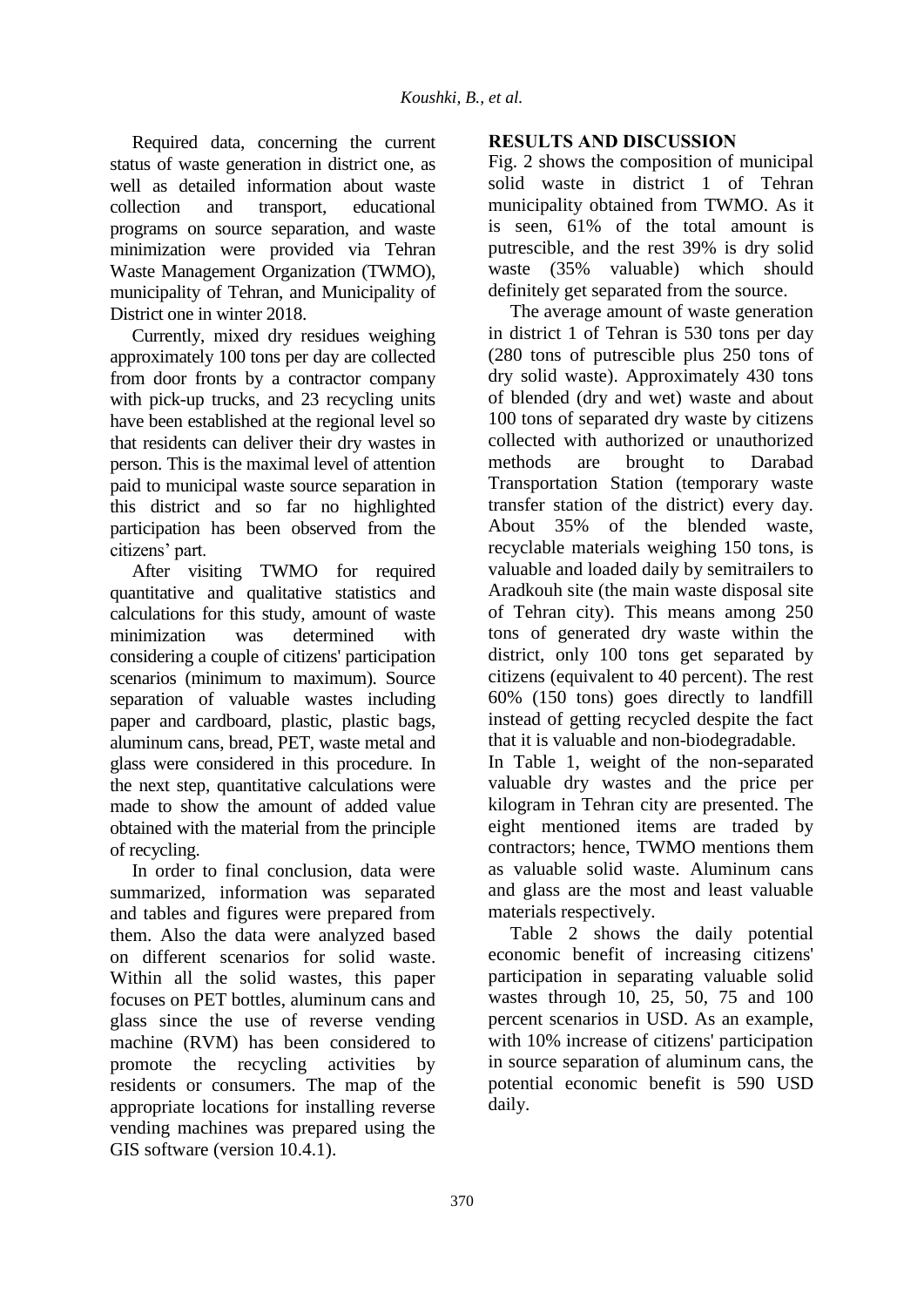

**Fig. 2. Composition of municipal solid waste in District one of Tehran municipality, (TWMO)**

| Item                       | Percentage | Weight (kg) | Price $(USD/Kg)$ |
|----------------------------|------------|-------------|------------------|
| Paper & cardboard          | 16.9       | 72670       | 0.22             |
| <b>Bread</b>               | 4.6        | 19780       | 0.14             |
| Plastics                   | 3.6        | 15480       | 0.62             |
| Linen                      | 2.8        | 12040       | 0.29             |
| <b>Glass</b>               | 2.5        | 10750       | 0.03             |
| <b>PET</b>                 | 1.7        | 7310        | 0.37             |
| <b>Ferrous</b>             | 1.7        | 7310        | 0.35             |
| Aluminum cans              | 1.1        | 4730        | 1.25             |
| Total valuable solid waste | 35         | 150000      | 3.27             |

**Table 1. Weight and price of valuable solid wastes in Tehran city**

Ē,

**Table 2. Daily potential economic benefit of source seperation (rounded values) through different participation scenarios**

| Valuable solid<br>waste | <b>Benefit (USD)</b> |                      |                      |                      |                      |  |
|-------------------------|----------------------|----------------------|----------------------|----------------------|----------------------|--|
|                         | 10% Citizen          | 25% Citizen          | 50% Citizen          | 75% Citizen          | 100% Citizen         |  |
|                         | <b>Participation</b> | <b>Participation</b> | <b>Participation</b> | <b>Participation</b> | <b>Participation</b> |  |
| Paper & cardboard       | 1600                 | 4000                 | 8000                 | 12000                | 16000                |  |
| <b>Plastics</b>         | 960                  | 2400                 | 4800                 | 7200                 | 9600                 |  |
| Aluminum cans           | 590                  | 1475                 | 2950                 | 4425                 | 5900                 |  |
| Plastic bags            | 340                  | 850                  | 1700                 | 2550                 | 3400                 |  |
| <b>Bread</b>            | 270                  | 675                  | 1350                 | 2025                 | 2700                 |  |
| <b>PET</b>              | 260                  | 650                  | 1300                 | 1950                 | 2600                 |  |
| Ferrous metals          | 250                  | 625                  | 1250                 | 1875                 | 2500                 |  |
| Glass                   | 30                   | 75                   | 150                  | 225                  | 300                  |  |
| Total                   | 4300                 | 10750                | 21500                | 32250                | 43000                |  |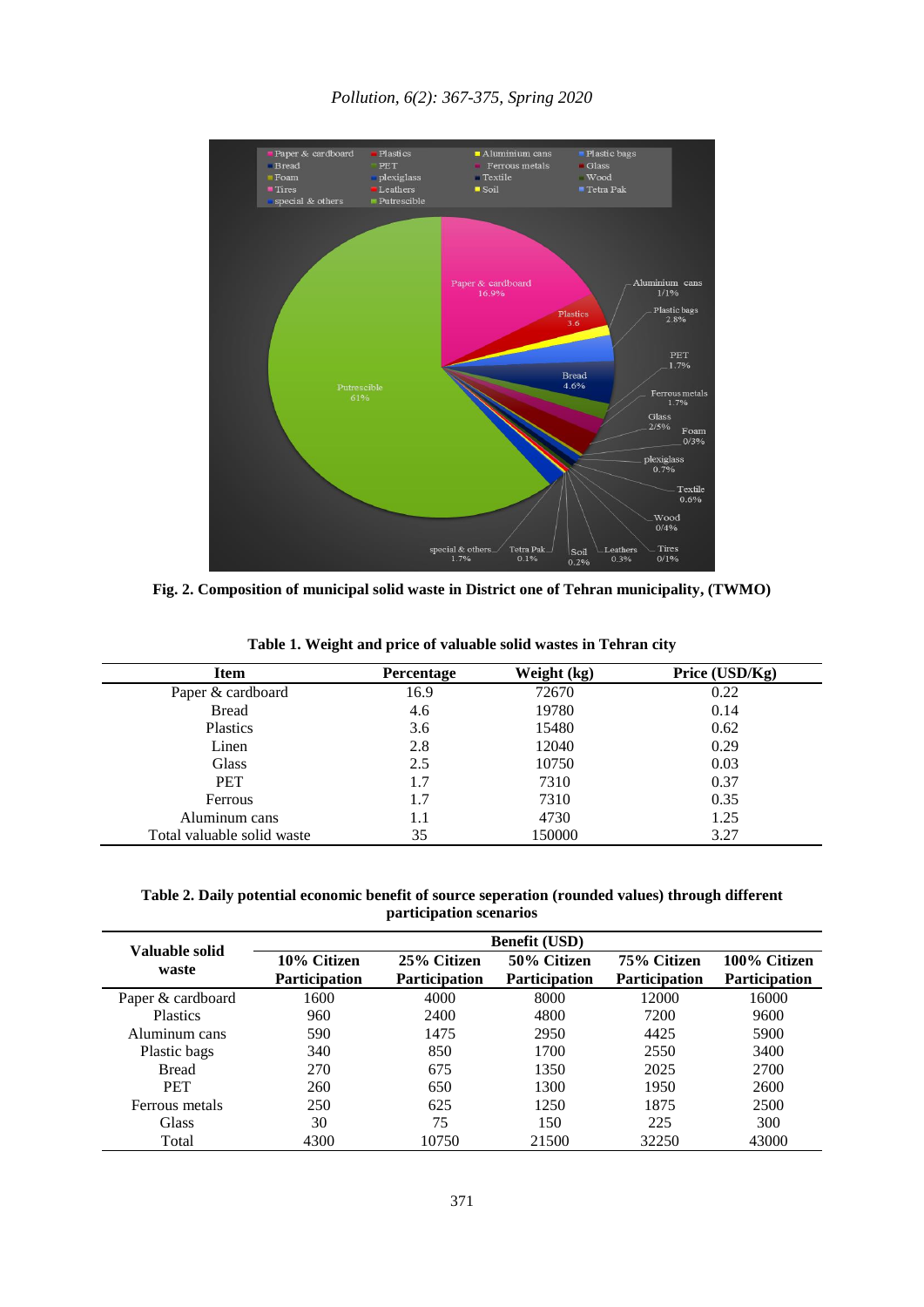About 430 tons of blended waste is brought daily to the municipal temporary station of district 1, and average 14 Semitrailers per day transfer this residue to Aradkouh disposal and processing complex where composting and landfilling occurs. Each service has a potential capacity of 40 tons of garbage, but in result of mixing with voluminous waste such as PET bottles, beverage aluminum cans, shampoo/liquid soap containers, etc., this feature is between 25 to 35 tons per

service. In addition, the compost produced in Aradkouh has a very low quality due to the mixing with a variety of non-separable materials such as glass and plastic.

For example with 10% and 25% increase of citizens' participation in source separation, about 15 and 37 tons of waste transferred to Aradkouh disposal and processing complex per day is decreased, respectively. The economized weight of waste, occupies the volume equal to the capacity of one semitrailer.

**Table 3. The amount of Semitrailer load reduction in different participation scenarios of waste management in district one of Tehran city**

| Citizens'<br>participation<br>scenario $(\% )$ | Waste<br>quantity<br>reduced (Ton) | Decrease in the<br>number of daily<br>services | Financial<br>daily saving<br>(USD) | Decrease in the<br>number of<br>monthly services | <b>Financial</b><br>monthly<br>saving (USD) |
|------------------------------------------------|------------------------------------|------------------------------------------------|------------------------------------|--------------------------------------------------|---------------------------------------------|
| 10%                                            | 15                                 | 0.5                                            | 75                                 |                                                  | 2250                                        |
| 25%                                            | 37.5                               |                                                | 187.5                              | 30                                               | 5625                                        |
| 50%                                            | 75                                 | 2.5                                            | 375                                | 75                                               | 11250                                       |
| 75%                                            | 112.5                              | 4                                              | 562.5                              | 120                                              | 16875                                       |
| 100%                                           | 150                                |                                                | 750                                | 150                                              | 22500                                       |

On the other hand, many experiences demonstrate for increment participation in recycling activities, rewarding is the most effective way around the world )Krystallidis, 2013(. To achieve the ideal participation rate, utilizing RVMs is a logistic method which the user receive a reward by giving back a recyclable item. RVM improves recycling material collection and the waste management accordingly (Tomari et al., 2016). The RVM concept is encouraging people to throwaway their waste in the right way (Lun, 2011). Some European countries have reached 80% efficiency in community's participation in recycling (Rada, 2013). Considering the successful experience of other countries regarding the use of RVM in recycling of beverage containers, the cost of purchasing, and installing one RVM is estimated about 30 to 40 thousand USD in Tehran. The use of this machine for the municipality of Tehran will not have a financial burden, while at the same time it will be cost effective for contractors and commercial complexes. At first, these devices will be used in large chain stores, shopping centers with food court, and mountaineering/camping sites in north of district 1.

The average sale price of PET, aluminum cans and glass by the contractor is 0.37, 1.25, and 0.03 USD per kilogram, respectively; but if these wastes are collected by RVM, they will be sold at a higher price. Since these containers are not in contact with other dry wastes or contaminants for a long time, they are less polluted and can be reused easier in the food industry after the recycling process.

This plan is recommended for implementation in district 1, showing the appropriate placement locations of RVMs on Fig 3.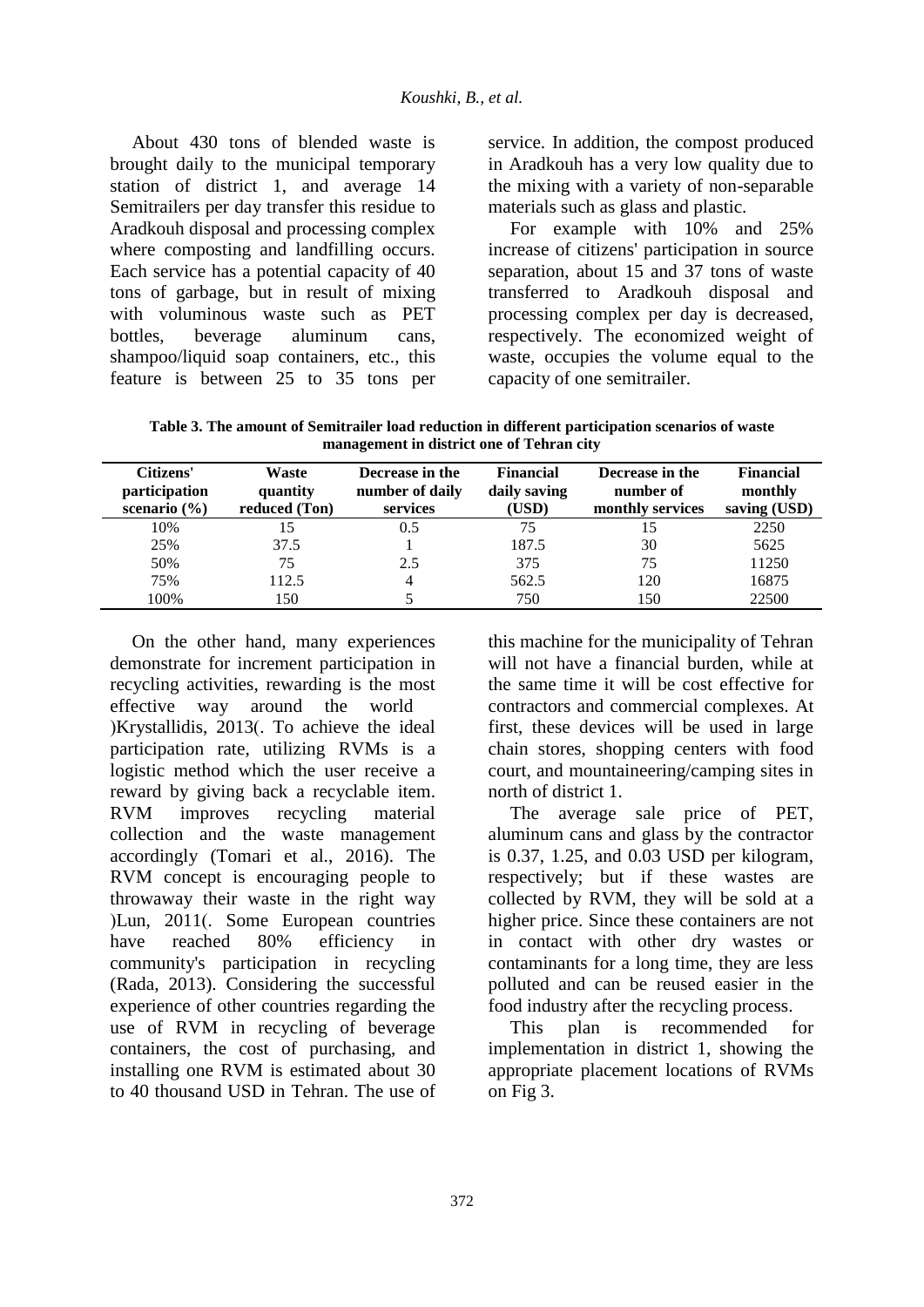

**Fig. 3. Appropriate placement locations of RVMs in district one of Tehran city**

### **CONCLUSIONS**

There is no doubt that in the city of Tehran, which generates too much municipal waste annually and its spatial growth is significant, the production of dry wastes is increasing.

As it is announced in Table 3, in the 10% scenario, the benefit from citizens' participation for the separation of total daily waste is about 4,300 USD, while in the 25% scenario, 10,800 USD has been economized. This means although, the ideal level of engagement should be close to 100%, raising the participation level even in low rates, could cause a considerable benefit. With the increase in participation of 10%, a remarkable economic and environmental output could be created for district 1. Furthermore, due to even least participation levels of 10 and 25 percent during a month, 15 and 30 waste disposal services from Darabad Station to the Aradkouh disposal and processing complex would be omitted.

Such achievement would decrease the traffic load between mentioned stations (around 50 kilometers one-way). When considering an altitude difference of around 700 meters between the stations, the reduced amount of air pollutants emitted from semitrailers due to implementation of scenarios would be more tangible. Moreover, the purity of the putrescible waste used to produce compost would increase and a compost with high degree of quality could be obtained. With the increase in participation of  $50\%$ , remarkable economic and environmental output could be created for district 1.The achieved capital in the municipality may be used to promote civil and infrastructures of the area or to equip the region with new technologies and to develop its use.

## **GRANT SUPPORT DETAILS**

The present research did not receive any financial support.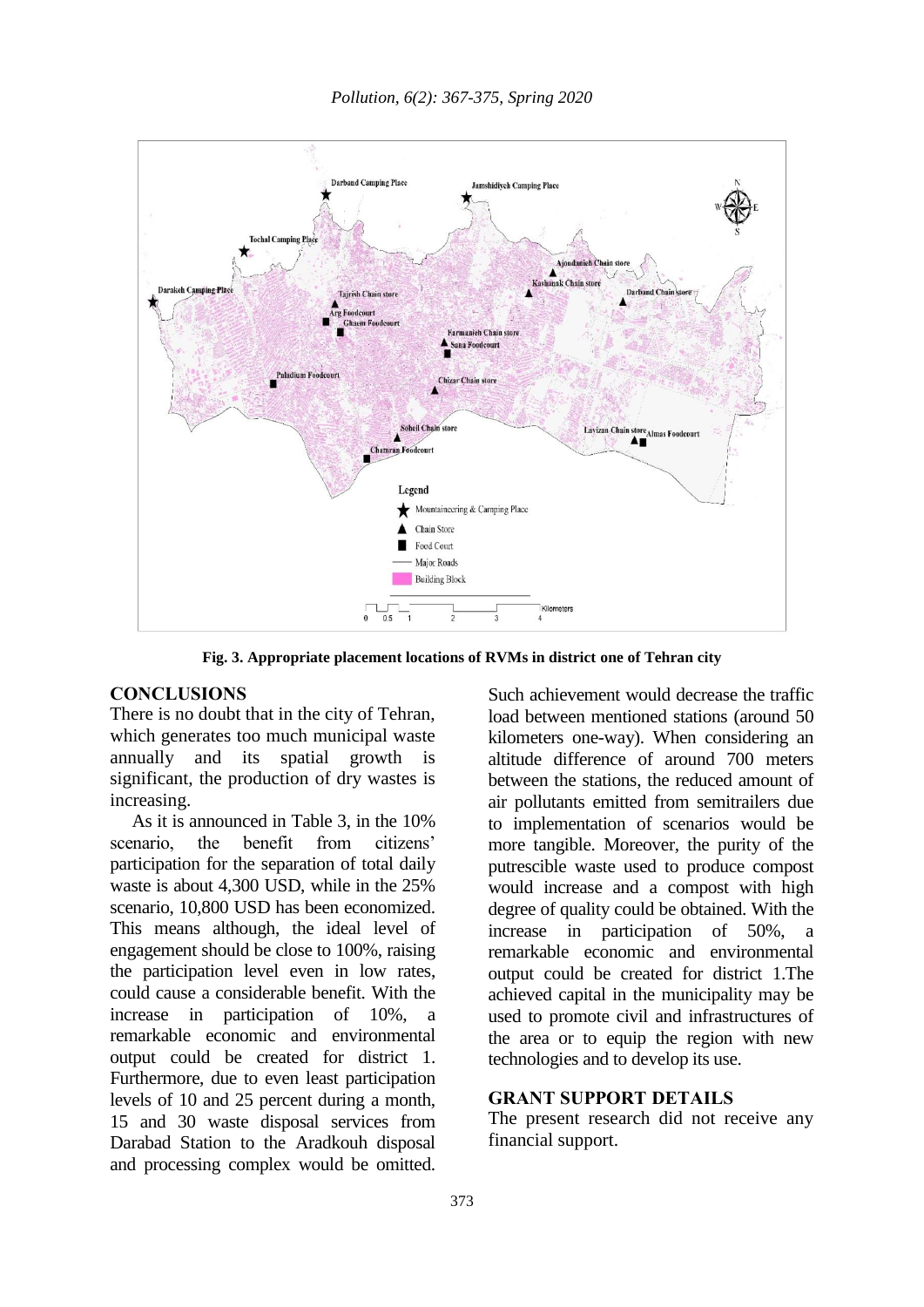### **CONFLICT OF INTEREST**

The authors declare that there is not any conflict of interests regarding the publication of this manuscript. In addition, the ethical issues, including plagiarism, informed consent, misconduct, data fabrication and/ or falsification, double publication and/or submission, and redundancy has been completely observed by the authors.

#### **LIFE SCIENCE REPORTING**

No life science threat was practiced in this research.

#### **REFERENCES**

Damghani, A. M., Savarypour, G., Zand, E., and Deihimfard, R. (2008). Municipal solid waste management in Tehran: Current practices, opportunities and challenges. Waste management,  $28(5)$ , 929-934.

Danesh, G., Monavari, S. M., Omrani, G. A., Karbasi, A., and Farsad, F. (2019). Compilation of a model for hazardous waste disposal site selection using GIS-based multi-purpose decision-making models. Environmental monitoring and assessment, 191(2), 122.

Davoudi, S. (2000). Planning for waste management: changing discourses and institutional relationships. Progress in Planning, 53(3), 165-216.

Fazeli, G., Karbassi, A. R., and Nasrabadi, T. (2018). Anthropogenic share of metal contents in soils of urban areas. Pollution, 4(4), 697-706.

Franchetti, M. J. (2009). Solid waste analysis and minimization: a systems approach. New York, McGraw-Hill Company, Inc.

Henry, R. K., Yongsheng, Z. and Jun, D. (2006). Municipal solid waste management challenges in developing countries–Kenyan case study. Waste management, 26; 92-100.

Heravi, H. M., Sabour, M. R., and Mahvi, A. H. (2013). Municipal solid waste characterization, Tehran-Iran. Pakistan Journal of Biological Sciences, 16(16), 759.

Ibáñez-Forés, V., Coutinho-Nóbrega, C., Bovea, M. D., de Mello-Silva, C., and Lessa-Feitosa-Virgolino, J. (2018). Influence of implementing selective collection on municipal waste management systems in developing countries: A Brazilian case study. Resources, Conservation and Recycling, 134, 100-111.

Jamshidi, A., Taghizadeh, F., and Ata, D. (2011). Sustainable municipal solid waste management (case study: Sarab County, Iran). Annals of Environmental Science, 5(1), 7.

Kanchanabhan, T. E., Abbas Mohaideen, J., Srinivasan, S., and Kalyana Sundaram, V. L. (2011). Optimum municipal solid waste collection using geographical information system (GIS) and vehicle tracking for Pallavapuram municipality. Waste Management & Research, 29(3), 323-339.

Kanchanabhan, T. E., Selvaraj, S., Sundaram, V. L. K., and Mohaideen, J. A. (2011). Application of geographical information system (GIS) in optimisation of waste collection for Alandur Municipality in South Chennai, India. International Journal of Environment and Waste Management, 7(3-4), 395-410.

Khan, D., Kumar, A., and Samadder, S. R. (2016). Impact of socioeconomic status on municipal solid waste generation rate. Waste Management, 49, 15- 25.

Krystallidis, P. M. A. (2013). Rewarding Recycling: A success story. Kardjali, Bulgaria, 2.

Lun, T. F. (2011). The Study of beverage Container Recycling Process and Potential Market for Reverse Vending Machine (RVM) in Japan (Doctoral dissertation, Master Thesis, 2011, Ritsumeikan Asia Pacific University, Japan).

Majlessi, M., Vaezi, A., and Mehdipour, M. (2015). Strategic management of solid waste in Tehran: A case study in District no. 1. Environmental Health Engineering and Management Journal, 2(2), 59-66.

Massarutto, A. (2014). The long and winding road to resource efficiency–An interdisciplinary perspective on extended producer responsibility. Resources, Conservation and Recycling, 85, 11-21.

Matsui, Y., Tanaka, M., and Ohsako, M. (2007). Study of the effect of political measures on the citizen participation rate in recycling and on the environmental load reduction. Waste Management, 27(8), S9-S20.

Memon, M. A. (2010). Integrated solid waste management based on the 3R approach. Journal of Material Cycles and Waste Management, 12; 30-40

Mohsenizadeh, M., Tural, M. K., and Kentel, E. (2020). Municipal solid waste management with cost minimization and emission control objectives: A case study of Ankara. Sustainable Cities and Society, 52, 101807.

Nascimento, V., Sobral, A., De Andrade, P. and Ometto, J., 2015. Evolução e desafios no gerenciamento dos resíduos sólidos urbanos no